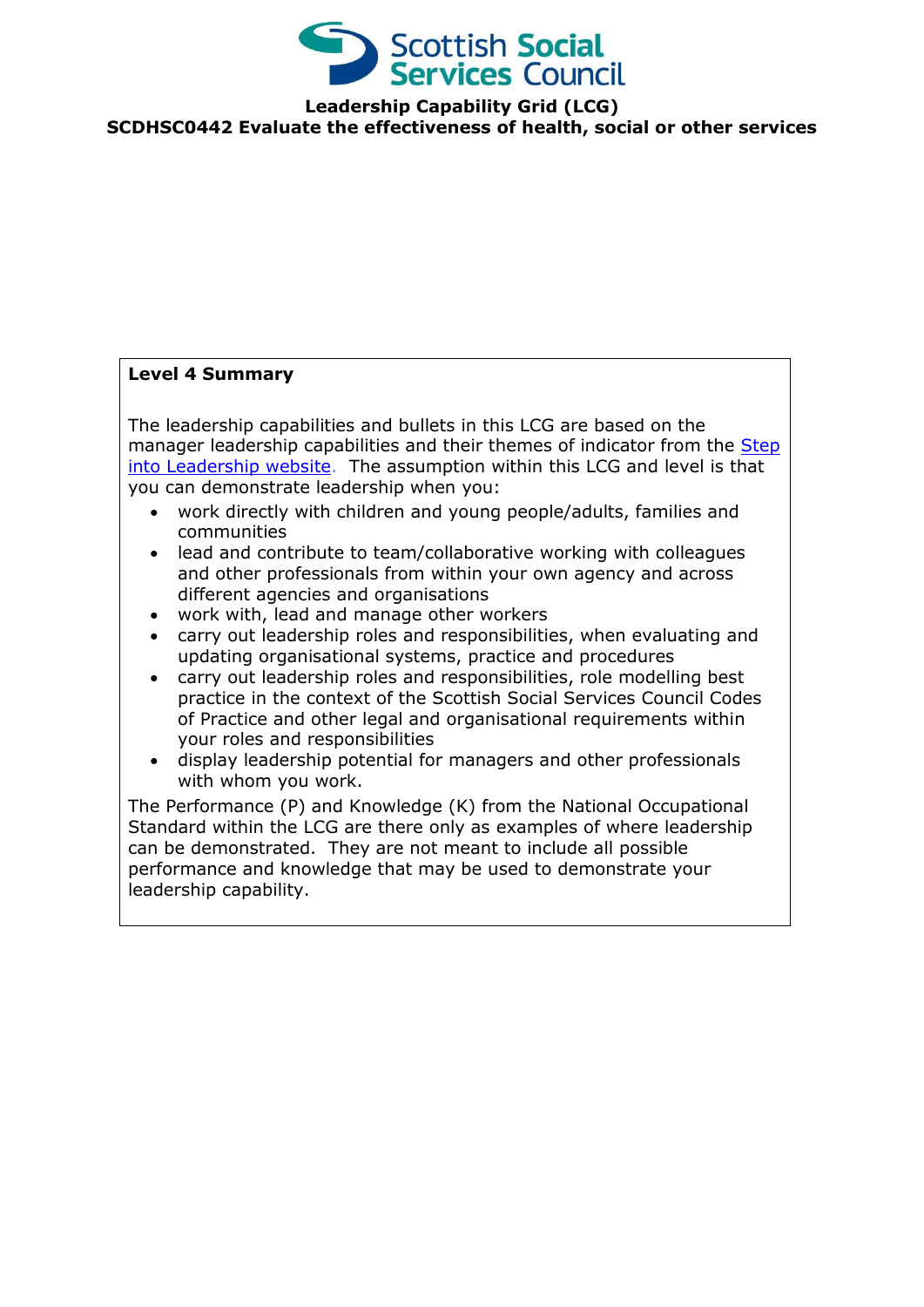

## **Leadership Capability Grid (LCG)**

## **SCDHSC0442 Evaluate the effectiveness of health, social or other services**

| Leadership<br>capabilities                 | When evaluating the effectiveness of health, social or other care<br>services you can demonstrate leadership capabilities by:                                                                                                                                                                                                                                                                                                                                                                                                                                                                                                                                                                                                                                                                               |
|--------------------------------------------|-------------------------------------------------------------------------------------------------------------------------------------------------------------------------------------------------------------------------------------------------------------------------------------------------------------------------------------------------------------------------------------------------------------------------------------------------------------------------------------------------------------------------------------------------------------------------------------------------------------------------------------------------------------------------------------------------------------------------------------------------------------------------------------------------------------|
| <b>Vision</b>                              | Providing a vision for those with whom you work and your organisation<br>when you:<br>• See how best to make a difference when identifying $(P1-3, 17-20, 25, 27)$ ;<br>$K1-5, 11, 16, 24-25, 35-39)$<br>• Communicate and promote ownership of the vision when seeking extra<br>support ( $P4,6,28$ ; K20), working with others ( $P28$ ) and recording and<br>reporting (P27-37,43,46; K43-46)<br>• Promote public service ethos through active participation and<br>personalisation (P1,2,7,8,11,13,14,15,20-26; K1-5,11,13-19,28,30),<br>when working others and when recoding and reporting (P27-37)<br>• Thinking and planning strategically when demonstrating knowledge and<br>practice of organisational, local and national policies and procedures<br>$(P26, 27, 32, 37; K6, 8-9, 26-27, 32-34)$ |
| Self-<br>leadership                        | Displaying self-leadership when you:<br>• Demonstrate and adapt leadership in response to changing needs and<br>preferences ( $P5,16,20,35-36$ ; K23) and overcoming barriers ( $P20$ )<br>Improve own leadership by seeking advice $(P4,6,36; K20,23)$<br>Enabling intelligent risk taking when communicating with difficult,<br>complex and sensitive issues ( $P$ 21-26; K15,40-41) and protecting<br>yourself $(K31)$<br>• Demonstrate and promote resilience when adapting practice and<br>overcoming barriers (P5,16,18,20,35-36; K3,4,19,30)<br>• Challenge discrimination and oppression (P20; $K1,4$ )                                                                                                                                                                                             |
| <b>Motivating</b><br>and inspiring         | Motivating and inspiring others when you:<br>• Inspire people by personal example ( $P10,28$ ; K14-20)<br>• Recognise and value the contribution of others ( $P$ 4,6,36; K9-10,20)<br>• Support the creation of a learning and performance culture ( $P4, 6, 8, 18$ ,<br>20,23,25,27-28,31; K16-20,23,39)                                                                                                                                                                                                                                                                                                                                                                                                                                                                                                   |
| <b>Empowering</b>                          | Empowering people when you:<br>• Enable leadership at all levels $(P1, 2, 4, 6-7, 20, 21, 25, 27, 31; K8-9, 16-20)$<br>Driving the creation of a knowledge and management culture by<br>seeking and providing information to enable understanding<br>$(P4, 6, 8, 25, 31, 33 - 36; K16 - 20, 23, 39)$<br>• Promote professional autonomy (P1-3,17-20,25,27; K16-20,23-25)<br>• Involve people in development and improvement (P20; K16-20)                                                                                                                                                                                                                                                                                                                                                                   |
| <b>Collaborating</b><br>and<br>influencing | Collaborating and influencing when you:<br>• Lead partnership working ( $P4,6,28$ ; K11,14-20)<br>Influence people (P20,28,33-36; K11,14-20)<br>$\bullet$<br>• Understand and value the perspectives of others (P1-2,7,11,15,17-20,<br>25,28,31,35; K8-9,11,14-20)                                                                                                                                                                                                                                                                                                                                                                                                                                                                                                                                          |
| <b>Creativity</b><br>and<br>innovation     | Using creativity and innovations in your work when you:<br>See opportunities to do things differently (P5,16,20,34-36; K3-4,16-20,<br>30)                                                                                                                                                                                                                                                                                                                                                                                                                                                                                                                                                                                                                                                                   |